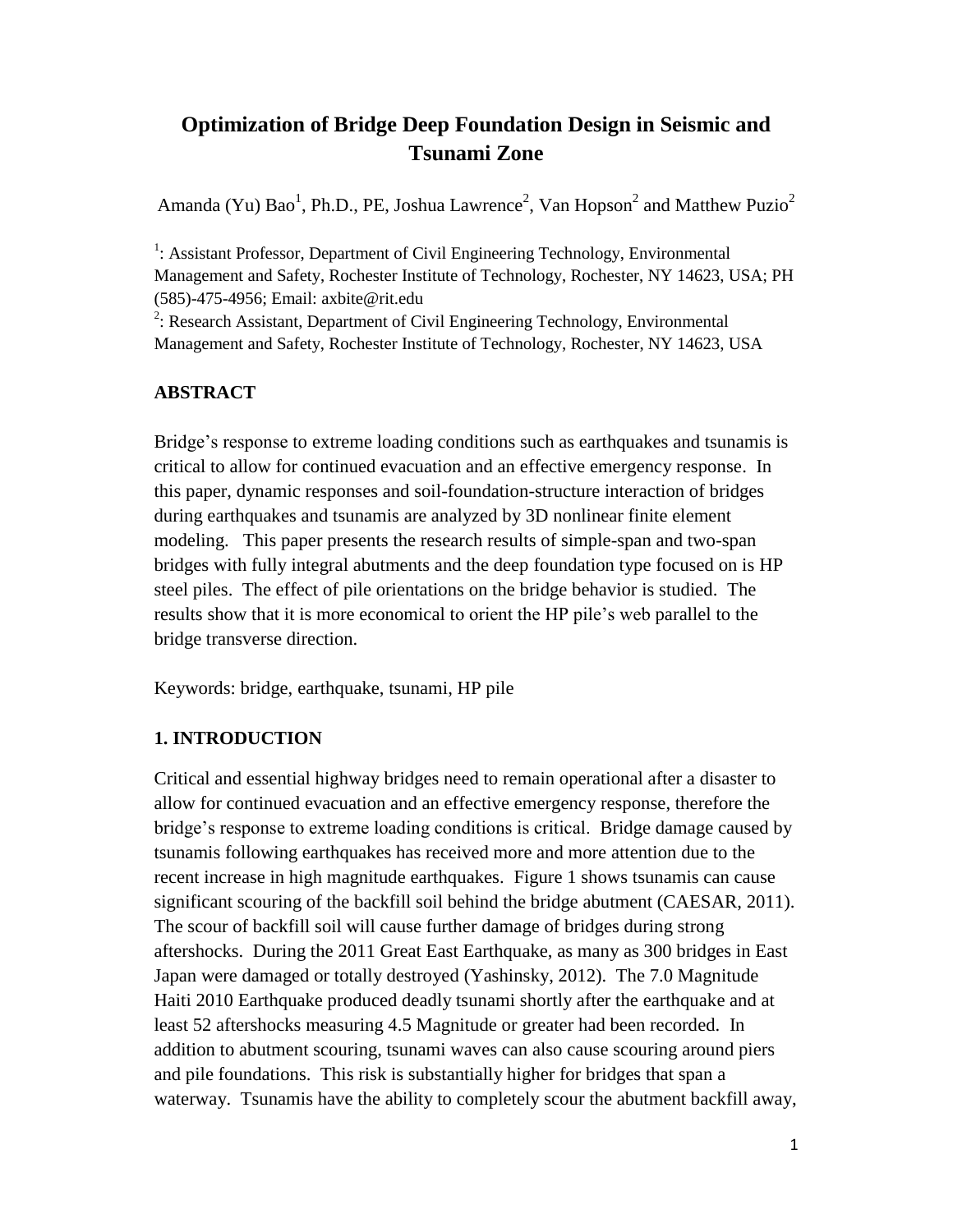which could have serious implications in the event of a series of earthquakes, or a delayed aftershock of significant magnitude. Therefore, it is important to understand how well a bridge is able to withstand seismic loads without the aid of abutment backfill.



Figure 1: Bridge Damages during Earthquake and Tsunami (CAESAR, 2011)

The implications of the findings from recent earthquakes and tsunamis include (Buckle et al, 2012; David et al, 2011; Francis, 2006; Iemura et al, 2005 and 2007; Jeremic et al, 2004; Kwon et al, 2006; Lau et al, 2011; CAESAR, 2012; Saadeghvaziri, 2000 and Yashinsky, 2012):

- 1) Deep foundations need to go deep enough underground to provide suitable levels of stability in earthquake-tsunami conditions.
- 2) Effective methods of protecting abutment backfill need to be developed in order to prevent the scouring of all of the backfill material.
- 3) Bridges in potential tsunami zones should be constructed to withstand any type of earthquake / tsunami loadings without the aid of abutment backfill.
- 4) Each of the improvements mentioned above need to be cost effective.

A fully integral abutment bridge has the superstructure directly connected to the substructure. The superstructure and substructure move into and away from the backfill when subject to lateral loading. Integral abutment bridges are considered more economical over their life span due to lower construction cost and easier maintenance. Research findings also show that fully integral abutment bridges perform better against the impact of tsunamis than bridges without integral abutment connections. The integral connection prevents the superstructure from being washed off of the abutment.

Simple span and two-span bridges account for the majority of highway bridges in the United States due to their cost and adequacy to carry two-way traffic. Optimizing the design of simple span and two-span bridges is critical to reducing the total cost of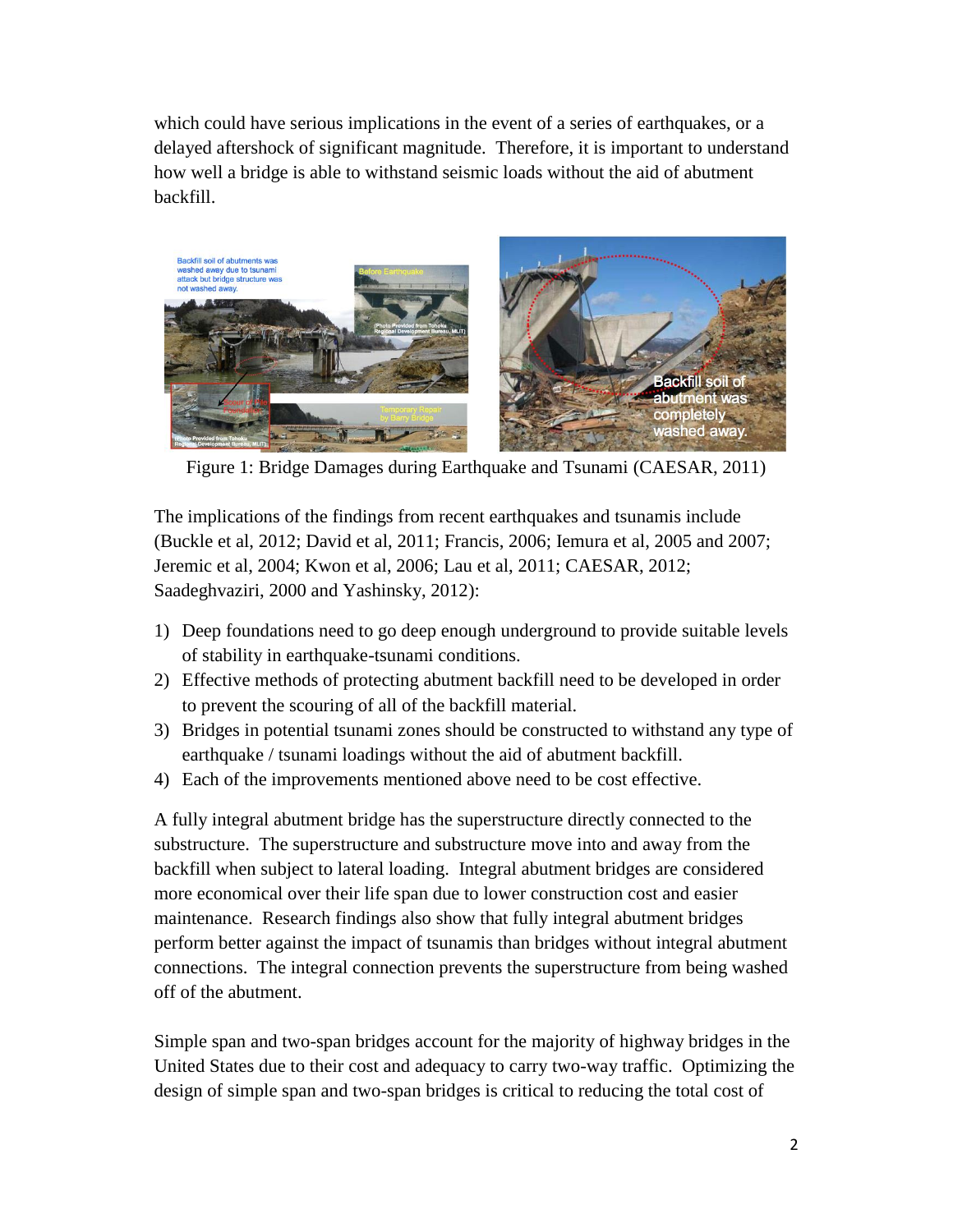infrastructure. HP steel piles are widely used as bridge foundations in the United States. HP piles are special hot rolled H beams with the same thickness for flange and web, as shown in Figure 3.



Figure 3: HP Steel Pile

# **2. 3-D NUMERICAL MODELING**

It is costly and sometimes impossible to perform full scale physical experiments on bridges; therefore, finite element analysis has been used to model large scale structures including bridges due to recent rapid growth of computing techniques (Bao et al, 2011). In this research, 3-D finite element models of bridges are set up to explore the dynamic responses of fully integral abutment bridges subjected to seismic loads and the effect of tsunami scour on bridge abutments and pier foundations is studied. Finite element analysis programs ANSYS and STAAD are used as the tools for numerical simulations.

The prototype simple span bridge and its numerical model are shown in Figure 3. The simple span bridge has a span length of 45.7 meters and overall width of the bridge is 11.2 meters. The bridge has no skew and carries 3-lane traffic. The superstructure of bridge consists of a 20.3 cm thick reinforced concrete deck and 5 Iplate steel girders spaced at 2.8 meters on center, which are directly connected to the abutment wall. The abutment wall is 60 cm thick and the wingwalls are 30 cm thick. The bridge foundation uses 5 HP 14x102 steel piles (AISC, 2011) spaced at 2.8 meters at each abutment. The piles are 15.3 meters long.



Figure 3: Simple Span Bridge and 3D Finite Element Model

The prototype two-span bridge and its numerical model are shown in Figure 4. The total length of the bridge is 91.4 meters and has two equal spans of 45.7 meters each.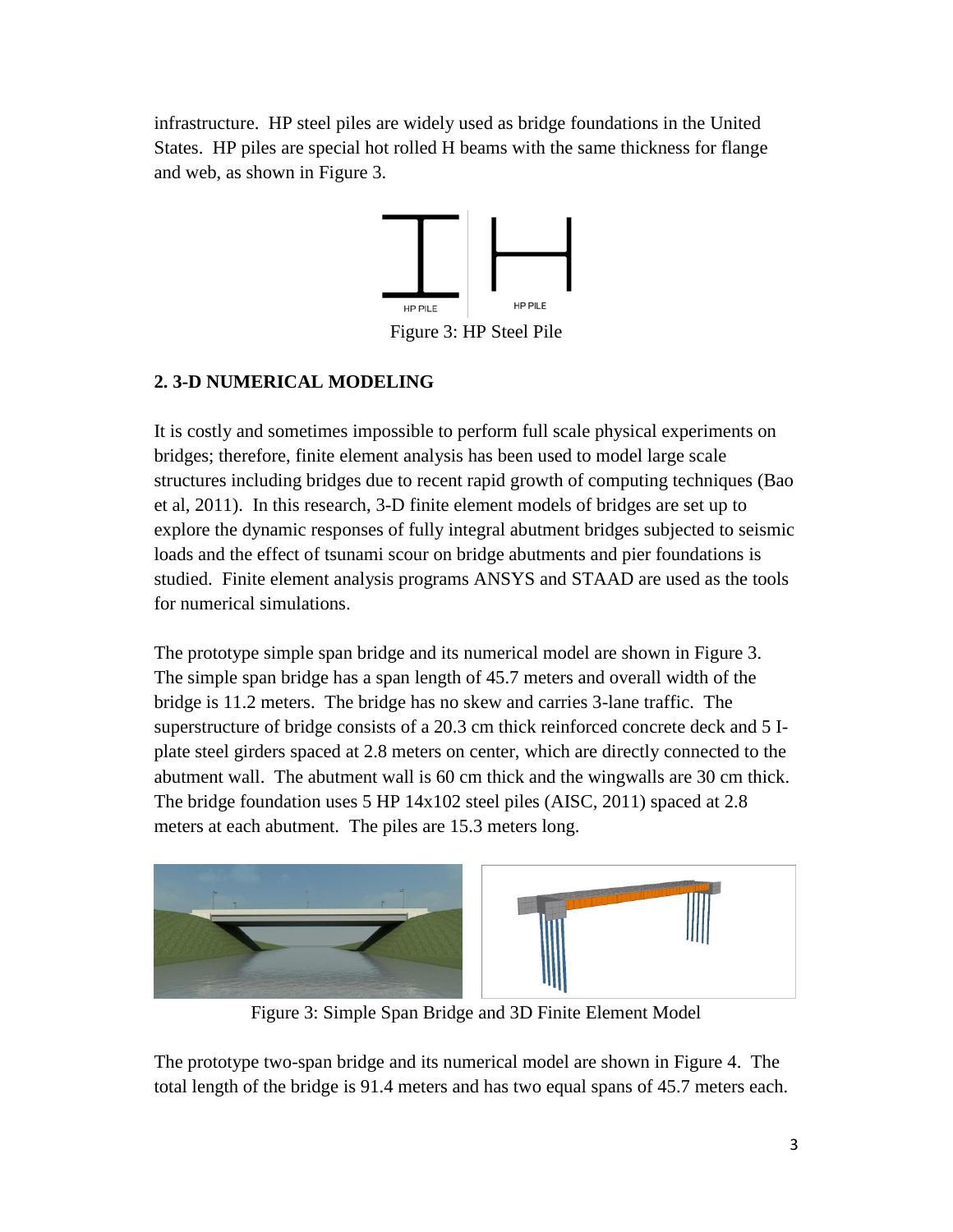The overall width of the bridge is 11.2 meters and carries 3-lane traffic. The superstructure of bridge consists of a 20.3 cm thick reinforced concrete deck and 5 continuous I-plate steel girders spaced at 2.8 meters on center. The abutment has the same configuration as the simple span bridge. The foundation piles at the abutments use 5 HP 14x117 (AISC, 2011) spaced at 2.8 meters on center. The multi-column pier has 3 columns and uses 2 rows of HP 14x102 piles, 7 piles spaced at 1.8 meters on center each row. The piles are 15.3 meters long at the abutments and 12.2 meters long at the pier.



Figure 4: Two-Span Bridge and 3D Finite Element Model

Seismic load is applied in two orthogonal directions, and two seismic load cases are considered according to AASHTO LRFD Bridge Design Specifications (2010, 2009). Load case 1: 100% earthquake load in the longitudinal direction  $+30%$  earthquake load in the transverse direction and load case 2: 30% earthquake load in the longitudinal direction + 100% earthquake load in the transverse direction. The bridge longitudinal direction refers to the direction parallel to the flow of traffic, and bridge transverse refers to the direction perpendicular to the flow of traffic.

Winkler soil springs are applied along the piles as well as at the boundaries of backfill soil to simulate the realistic soil-foundation-structure system in bridge systems. The soil spring stiffness is determined using 3-D single pile analysis in ANSYS. Drucker-Prager (DP) soil constitutive model is used to model the granular soil embankment. Contact elements are included in the numerical models to simulate the realistic contact surface between the concrete abutment walls and backfill soil. The load on pile top is applied incrementally, and the pile shear force and deflection along the pile is recorded at each step. The soil spring stiffness is obtained by dividing the soil lateral force by the pile deflection along the pile (Bao et al, 2012, 2013). The soil spring stiffness in the pile weak axis is obtained by the same approach.

# **3. RESULTS**

### **3.1 Simple Span Bridge Results**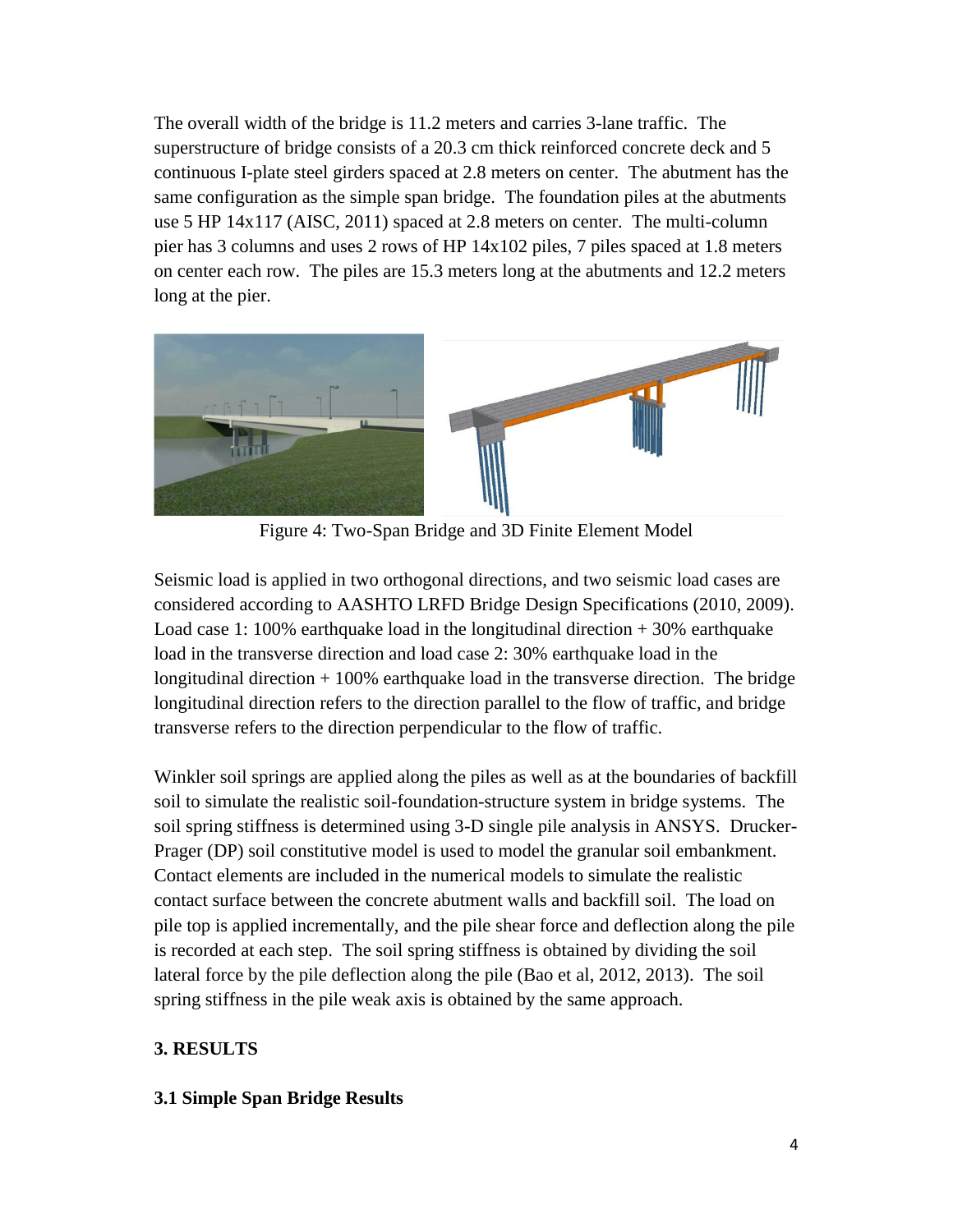Stage 1: The structural behavior of the bridge during a major earthquake without tsunami scour is studied. In the numerical experiments, the bridge is identified as a critical bridge and is located at site class C. The earthquake spectral response acceleration at short periods  $S_s$  equals to 1.25, and the earthquake spectral response acceleration at 1-second periods  $S_1$  is equal to 0.5. The calculated seismic response coefficient  $C_S$  is 0.5 and the acceleration coefficient  $S_{D1}$  is equals to 0.433. The bridge is assigned to seismic zone 3 based on the  $S_{D1}$  value according to AASHTO LRFD Bridge Design Specifications (2010). The total earthquake load on the bridge is calculated by multiplying  $C<sub>S</sub>$  by the bridge's equivalent weight of the superstructure. The response modification factor R is taken as 1.0 and the resistance factor for moments is 1.25 for seismic zone 3 (AASHTO, 2010, 2009). With the assistance of abutment backfill soil, the seismic load on the bridge superstructure transfers to the foundation piles as well as to the backfill soil. The total seismic load and load distribution in two orthogonal directions between piles and backfill soil is listed in Table 1.

|                |   |              | HP Pile     | <b>HP</b> Piles |      | Backfill soil |      |  |
|----------------|---|--------------|-------------|-----------------|------|---------------|------|--|
| Load           |   | Seismic Load | Web         | Contribution    |      | Contribution  |      |  |
| Case           |   |              | Orientation | Shear           |      | Shear         |      |  |
|                |   |              |             | Force           | $\%$ | Force         | $\%$ |  |
| 1              | L | 3028 KN      | L           | 648 KN          | 21   | 2380 KN       | 79   |  |
|                |   |              | T           | 559 KN          | 18   | 2469 KN       | 82   |  |
|                | T | 908 KN       | L           | 336 KN          | 37   | 572 KN        | 63   |  |
|                |   |              | T           | 423 KN          | 47   | 481 KN        | 53   |  |
| $\overline{2}$ | L | 908 KN       | L           | 253 KN          | 28   | 654 KN        | 72   |  |
|                |   |              | Т           | 182 KN          | 20   | 726 KN        | 80   |  |
|                | T | 3028 KN      | L           | 1134 KN         | 37   | 1894 KN       | 63   |  |
|                |   |              | T           | 1436 KN         | 47   | 1592 KN       | 53   |  |

Table 1: Seismic Load Distribution in Simple Span Bridge

L: Bridge longitudinal direction

T: Bridge transverse direction

Stage 2: Numerical experiments are conducted on the bridge model during aftershocks of significant magnitude without the resistance of abutment backfill to account for tsunami scour. The scour effects are realistically simulated by reducing the stiffness of soil springs. The backfill soil spring stiffness is set to be zero to model the loss of backfill soil due to tsunami scour. In the aftershock simulation, the seismic response coefficient  $C_S$  is 0.3 and the acceleration coefficient  $S_{D1}$  is equals to 0.258. The bridge in this stage is in seismic zone 2. According to AASHTO LRFD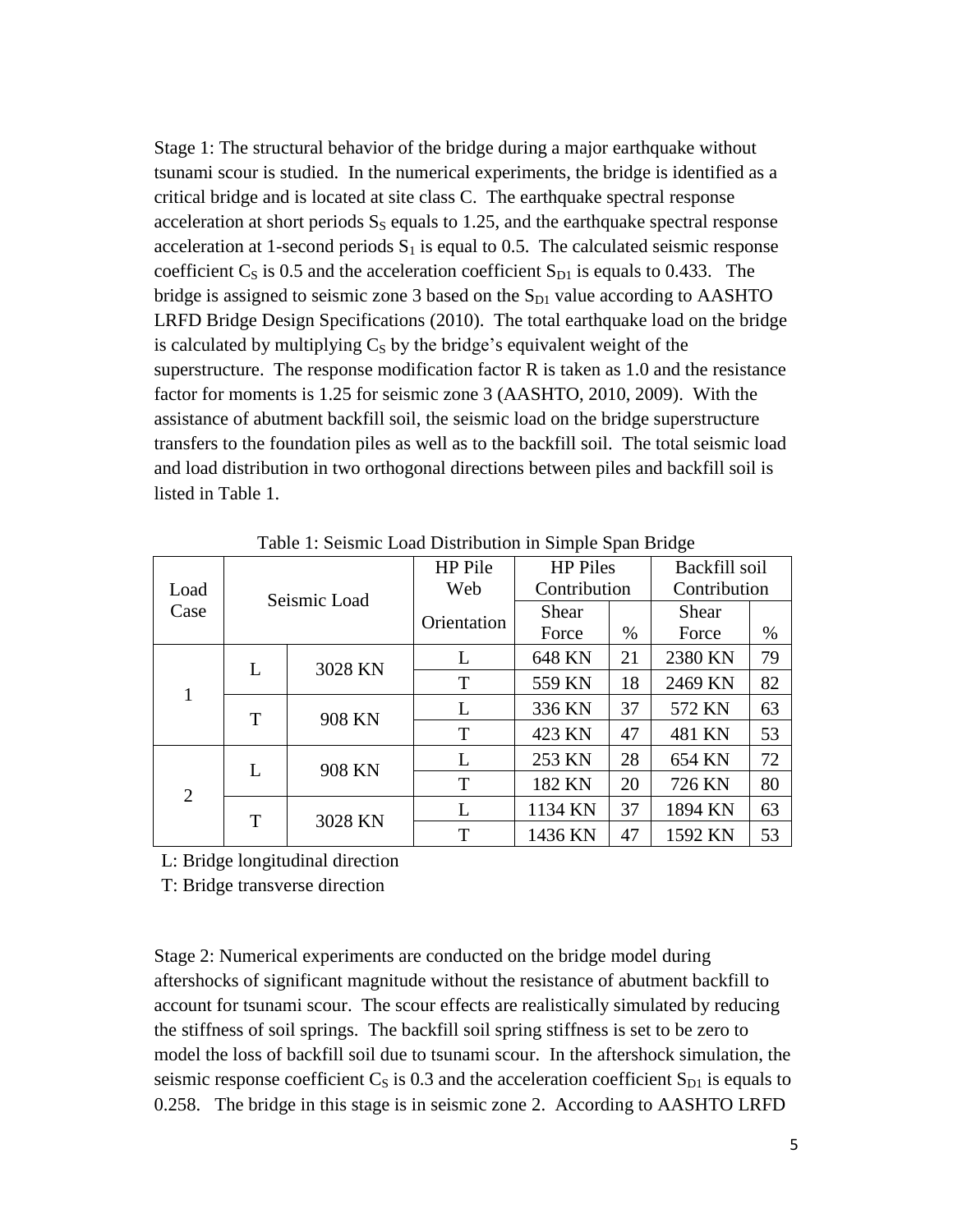Bridge Design Specification, the response modification factor R for critical bridges in seismic zone 2 is taken as 1.5 (AASHTO, 2010, 2009).

Bridge displacement is an important indicator of the bridge's performance during earthquakes. The pile displacements in Stage 1 and Stage 2 are shown in Table 2.

|              | HP Pile Web | Displacement | Abut. Pile           |
|--------------|-------------|--------------|----------------------|
| <b>Stage</b> | Orientation | Direction    | Displacement<br>(cm) |
|              | L           | Longitudinal | 8.4                  |
| Stage 1      |             | Transverse   | 20.7                 |
|              | Т           | Longitudinal | 9.3                  |
|              |             | Transverse   | 17.3                 |
| Stage 2      | L           | Longitudinal | 21.8                 |
|              |             | Transverse   | 33.2                 |
|              | т           | Longitudinal | 22.0                 |
|              |             | Transverse   | 33.3                 |

Table 2: Simple Span Bridge Pile Displacements

The structural capacity of the pile can be checked by using the interaction equation of combined compression and flexure. The interaction number comes from Equation (1) or Equation (2) that develops a relationship between the axial force and bending moment.

If  $Pu/\phi Pn \geq 0.2$ :

$$
\frac{Pu}{\varphi Pn} + \frac{8}{9} \left( \frac{Mux}{\varphi Mnx} + \frac{Muy}{\varphi Mny} \right) \le 1
$$
 Equation (1)

Or, if  $Pu/\phi Pn<0.2$ 

$$
\frac{Pu}{2*\phi Pn} + \left(\frac{Mux}{\phi Mnx} + \frac{Muy}{\phi Mny}\right) \le 1
$$
 Equation (2)

Where:

 $\Phi$  = Resistance factor

*Pu*= Applied axial load

*Pn*= Nominal axial resistance

*Mux*= Applied strong axis moment

*Mnx*= Nominal moment resistance in pile strong axis

*Muy*=Applied weak axis moment

*Mny*= Nominal moment resistance in pile weak axis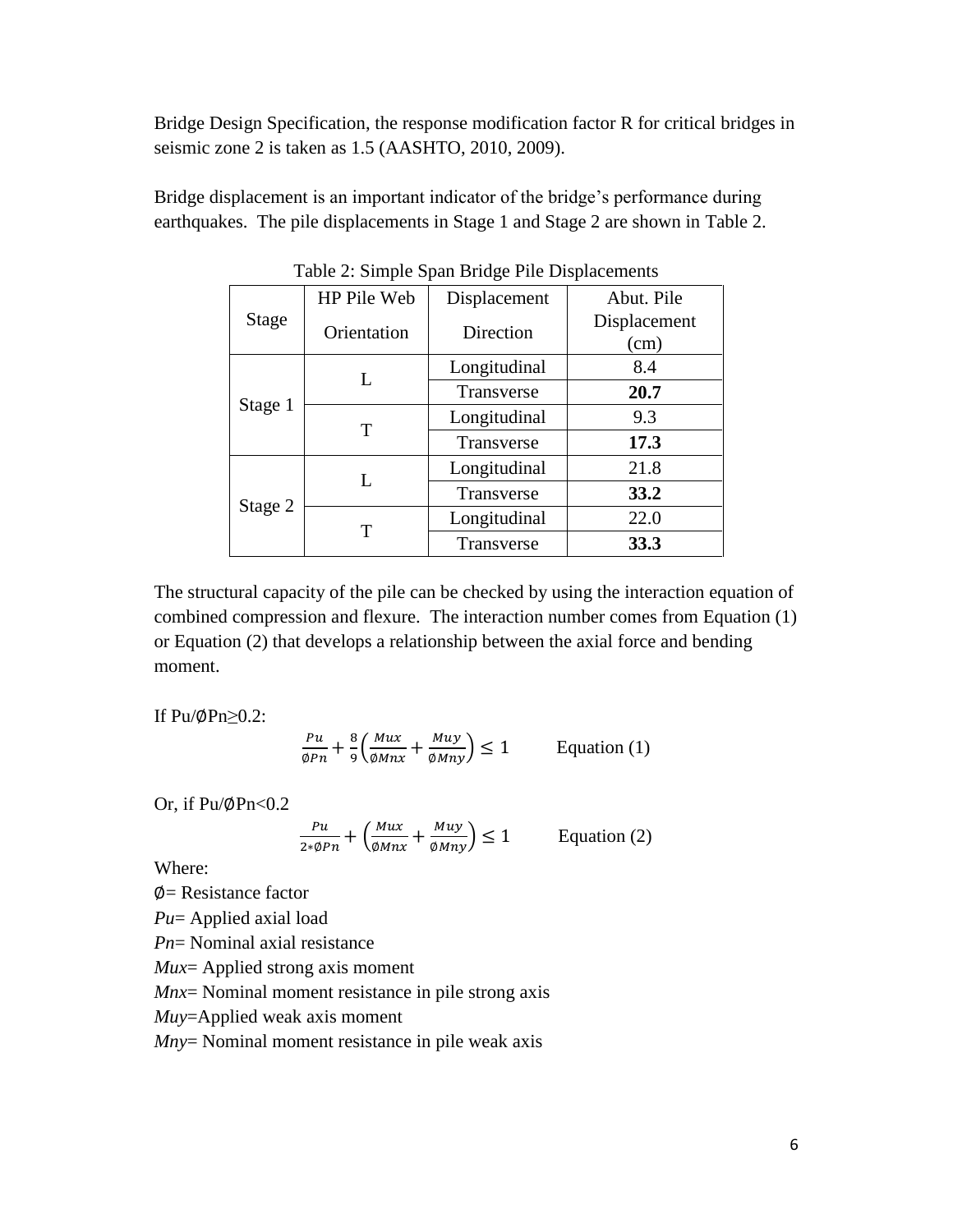If the interaction number of a pile exceeds one, it means that the pile is inadequate to resist the given loads and represents structural failure. The summary of the interaction numbers of the abutment pile is listed in Table 3.

| Stage                   | HP Pile<br>Web | Load           | Pu   | $\Phi Pn$ | Mux      | $\Phi$ Mnx | Muy      | $\Phi$ Mny | Interaction |
|-------------------------|----------------|----------------|------|-----------|----------|------------|----------|------------|-------------|
|                         | Orientation    | Case           | (KN) | (KN)      | $(KN-m)$ | $(KN-m)$   | $(KN-m)$ | $(KN-m)$   | Number      |
| Stage<br>1              | L              |                | 903  | 6143      | 325      | 961        | 107      | 532        | 0.61        |
|                         |                | $\overline{2}$ | 903  | 6143      | 91       | 961        | 362      | 532        | 0.85        |
|                         | T              | 1              | 903  | 6143      | 160      | 961        | 194      | 532        | 0.60        |
|                         |                | 2              | 903  | 6143      | 542      | 961        | 56       | 532        | 0.74        |
|                         | L              |                | 903  | 6143      | 344      | 769        | 87       | 426        | 0.73        |
| Stage<br>$\overline{2}$ |                | 2              | 903  | 6143      | 103      | 769        | 289      | 426        | 0.89        |
|                         | T              |                | 903  | 6143      | 102      | 769        | 290      | 426        | 0.89        |
|                         |                | 2              | 903  | 6143      | 342      | 769        | 87       | 426        | 0.72        |

Table 3: Pile Structural Capacity Check – Interaction Number

### **3.2 Two-Span Bridge Results**

The two-span bridge is classified as a critical bridge and is in the same seismic zones as the simple span bridge. The seismic load distribution in the two-span bridge during a major earthquake without tsunami scour is listed in Table 4.

| Load   | Seismic Load |         | <b>HP</b> Pile<br>Web | <b>Abutment Piles</b> |      | Pier Piles |               | Backfill soil |      |
|--------|--------------|---------|-----------------------|-----------------------|------|------------|---------------|---------------|------|
| Case   |              |         | Orientation           | Shear                 |      | Shear      |               | Shear         |      |
|        |              |         |                       | Force                 | $\%$ | Force      | $\frac{0}{0}$ | Force         | $\%$ |
|        |              | 5881 KN |                       | 1358 KN               | 23   | 1056 KN    | 18            | 2380 KN       | 59   |
| L<br>т |              |         | T                     | 1095 KN               | 18   | 860 KN     | 15            | 3925 KN       | 67   |
|        |              | 1764 KN |                       | 494 KN                | 28   | 564 KN     | 32            | 706 KN        | 40   |
|        |              |         | T                     | 582 KN                | 33   | 635 KN     | 36            | 547 KN        | 31   |
|        | L            | 1764 KN |                       | 406 KN                | 23   | 318 KN     | 18            | 1040 KN       | 59   |
| 2      |              |         | Т                     | 300 KN                | 17   | 265 KN     | 15            | 1199 KN       | 68   |
|        | T            | 5881 KN |                       | 1762 KN               | 28   | 1880 KN    | 32            | 2329 KN       | 40   |
|        |              |         | T                     | 1861 KN               | 32   | 2081 KN    | 35            | 1939 KN       | 33   |

Table 4: Seismic Load Distribution in Two-Span Bridge

Table 5 summarizes the pile top lateral displacements of the abutment pile and the pier pile during the major earthquake (Stage 1) and during the aftershock without abutment backfill soil (Stage 2).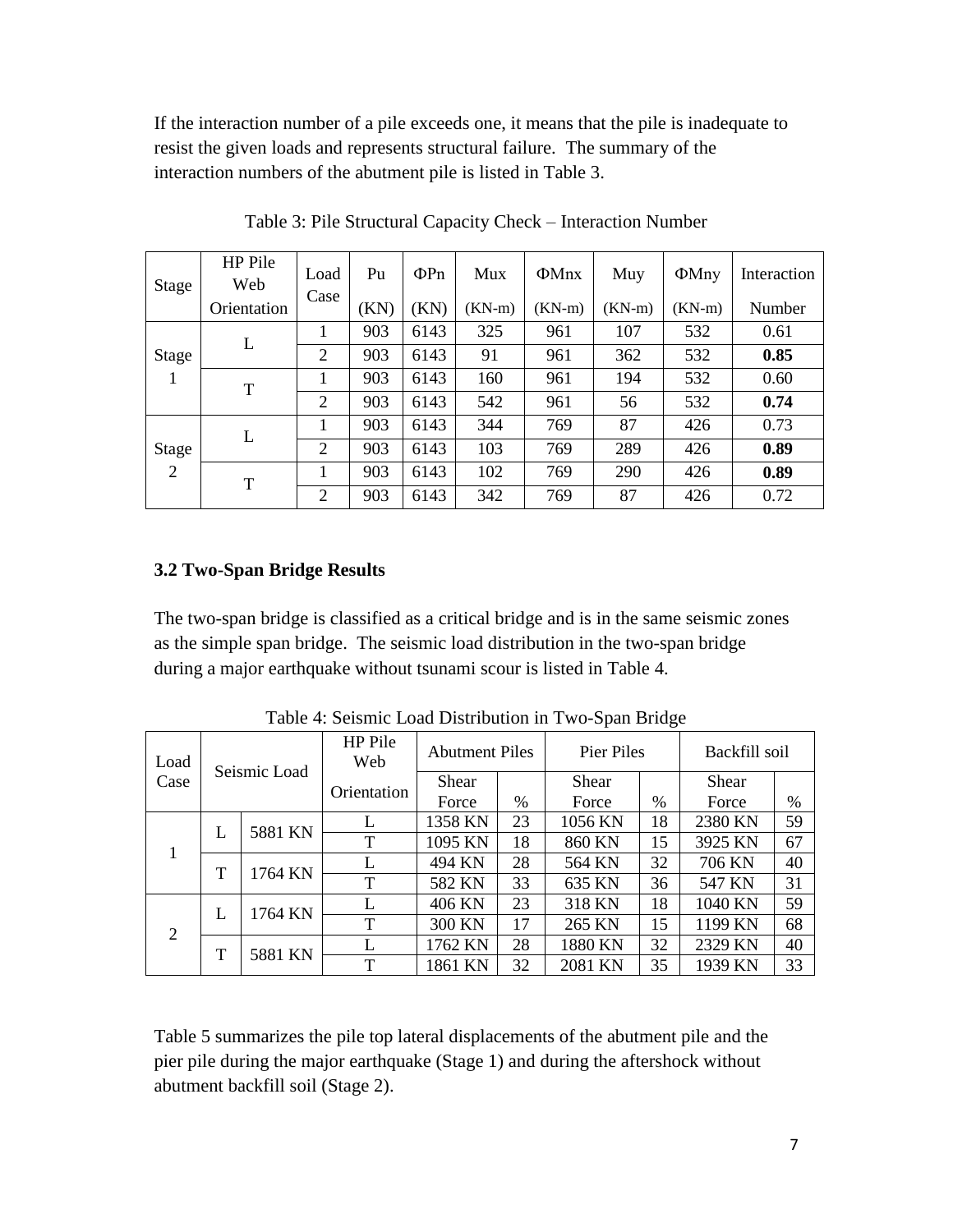|         | HP Pile Web | Displacement | Abut. Pile   | Pier Pile    |  |
|---------|-------------|--------------|--------------|--------------|--|
| Stage   | Orientation | Direction    | Displacement | Displacement |  |
|         |             |              | (cm)         | (cm)         |  |
| Stage 1 | L           | Longitudinal | 13.2         | 9.7          |  |
|         |             | Transverse   | 29.3         | 20.7         |  |
|         | T           | Longitudinal | 14.8         | 11.1         |  |
|         |             | Transverse   | 23.9         | 18.6         |  |
|         | L           | Longitudinal | 16.0         | 21.8         |  |
| Stage 2 |             | Transverse   | 28.9         | 24.1         |  |
|         | T           | Longitudinal | 25.0         | 21.7         |  |
|         |             | Transverse   | 26.7         | 16.9         |  |

Table 5: Two-Span Bridge Pile Top Displacements

The structural capacity of the abutment pile and the pier pile is checked by the interaction numbers for combined axial force and flexure. The results are listed in Table 6 and Table 7 for the abutment pile and the pier pile, respectively.

| Stage | HP Pile<br>Web | $Load \mid$ | Pu | $\Phi$ Pn | Mux | $\Phi$ Mnx | Muy |                                                            | $\Phi$ Mny   Interaction |
|-------|----------------|-------------|----|-----------|-----|------------|-----|------------------------------------------------------------|--------------------------|
|       | Orientation    | Case        |    |           |     |            |     | $(KN)$ $(KN)$ $(KN-m)$ $(KN-m)$ $(KN-m)$ $(KN-m)$ $(KN-m)$ | Number                   |
|       |                |             |    |           |     |            |     |                                                            |                          |

Table 6: Two-Span Bridge Abutment Pile Structural Capacity Check

| 11 UU       |               |      |      |        |          |          |          |        |
|-------------|---------------|------|------|--------|----------|----------|----------|--------|
| Orientation |               | (KN) | KN)  | (KN-m) | $(KN-m)$ | $(KN-m)$ | $(KN-m)$ | Number |
| L           |               | 761  | 7055 | 624    | 1185     | 132      | 644      | 0.84   |
|             | $\mathcal{D}$ | 761  | 7055 | 178    | 1185     | 553      | 644      | 1.06   |
| T           |               | 761  | 7055 | 225    | 1185     | 376      | 644      | 0.83   |
|             | 2             | 761  | 7055 | 761    | 1185     | 110      | 644      | 0.87   |
| L           |               | 761  | 7055 | 489    | 948      | 108      | 515      | 0.78   |
|             | ∍             | 761  | 7055 | 146    | 948      | 362      | 515      | 0.91   |
|             |               | 761  | 7055 | 124    | 948      | 384      | 515      | 0.93   |
|             | $\gamma$      | 761  | 7055 | 412    | 948      | 116      | 515      | 0.71   |
|             | T             | Case |      |        |          |          |          |        |

Table 7: Two-Span Bridge Pier Pile Structural Capacity Check

| Stage                   | HP Pile<br>Web | Load           | Pu   | $\Phi Pn$ | Mux      | $\Phi$ Mnx | Muy      | $\Phi$ Mny | Interaction |
|-------------------------|----------------|----------------|------|-----------|----------|------------|----------|------------|-------------|
|                         | Orientation    | Case           | (KN) | (KN)      | $(KN-m)$ | (KN-m)     | $(KN-m)$ | $(KN-m)$   | Number      |
|                         |                | 1              | 681  | 6143      | 268      | 961        | 132      | 532        | 0.58        |
| Stage                   |                | $\overline{2}$ | 681  | 6143      | 79       | 961        | 438      | 532        | 0.96        |
|                         | T              |                | 681  | 6143      | 176      | 961        | 190      | 532        | 0.60        |
|                         |                | $\overline{2}$ | 681  | 6143      | 591      | 961        | 57       | 532        | 0.78        |
|                         | L              |                | 681  | 6143      | 300      | 769        | 88       | 426        | 0.65        |
| Stage<br>$\overline{2}$ |                | 2              | 681  | 6143      | 89       | 769        | 293      | 426        | 0.86        |
|                         | T              |                | 681  | 6143      | 97       | 769        | 273      | 426        | 0.82        |
|                         |                | $\overline{2}$ | 681  | 6143      | 323      | 769        | 81       | 426        | 0.67        |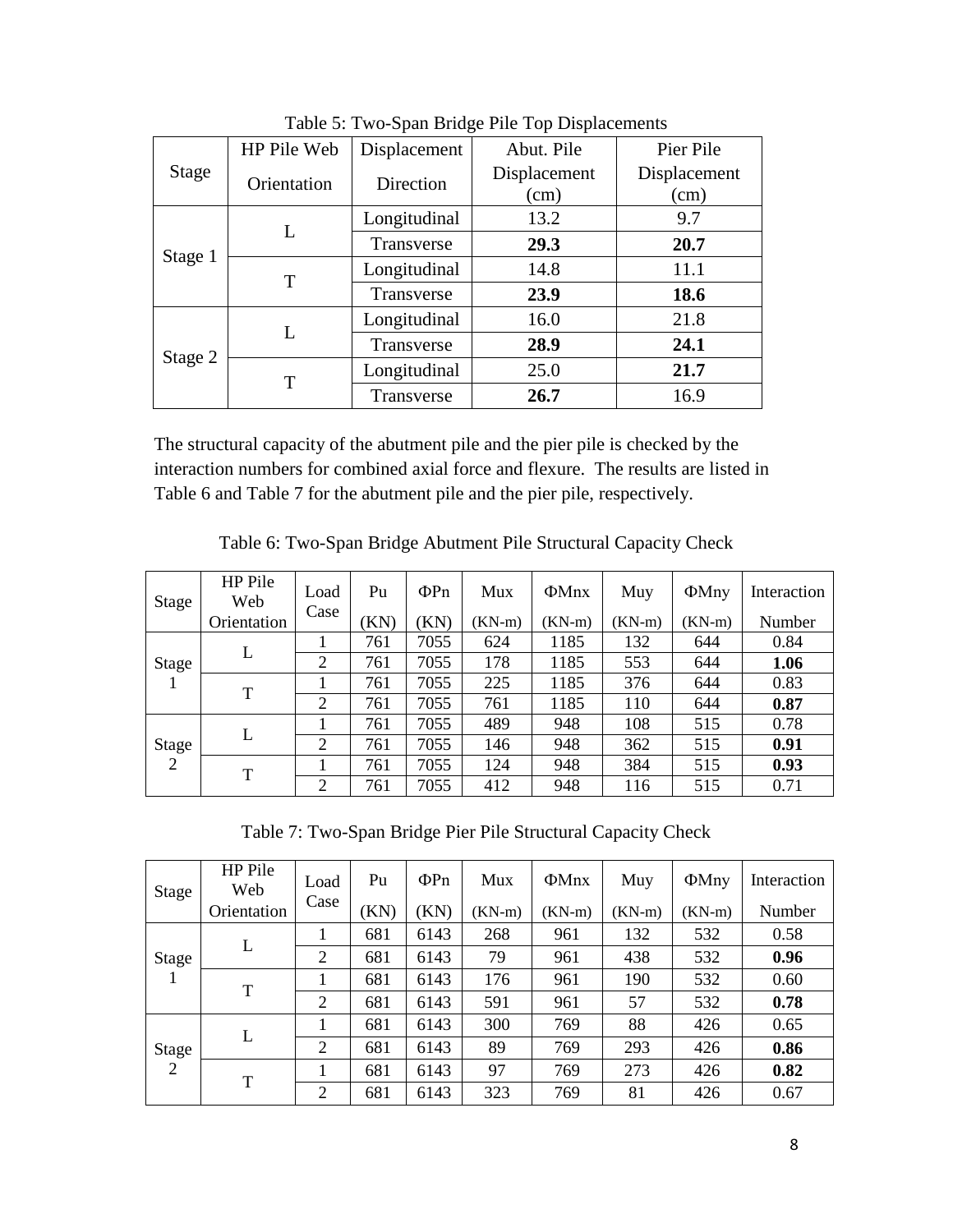#### **4. DISCUSSION**

It is important to understand the soil-structure interaction mechanism during earthquakes. Table 1 and Table 4 show seismic load distribution between piles and abutment backfill soil in the simple span bridge and the two-span bridge, respectively. For the simple span bridge, we find that the abutment backfill takes about 80% of the total seismic load in the bridge longitudinal direction and absorbs 50% – 60% seismic load in the bridge transverse direction in simple span bridge. In the two-span bridge, the abutment backfill takes about 60% of the total longitudinal seismic load and 40% of the transverse load. The abutment backfill plays a more important role in the bridge longitudinal direction than in the transverse direction.

Many damages during earthquakes are caused by excessive displacement. Such damages include large cracks and superstructure sliding off the joint seats. It is very important to control the bridge displacement within an acceptable range in bridge seismic design. Table 2 shows the abutment pile displacements in the simple bridge longitudinal and transverse directions and compares the pile displacements for two different HP pile orientations. The larger of the longitudinal and transverse displacement should be used to check against a limiting value specified in design codes in bridge design. From Table 2, we can find that HP pile orientation has a significant effect on bridge displacements. According to the analysis, if the HP pile web is parallel to the bridge longitudinal direction, the governing displacement equals to 20.7 cm. If orienting the HP pile web parallel to the bridge transverse direction, the maximum displacement is 17.3 cm, which is about 15% less displacement than the other pile orientation. Table 2 also shows the pile displacements during the aftershock in the simple span bridge. In this case, the controlling displacements are almost same for the two different pile orientations, both of which are 33 cm. Table 5 shows the pile displacements in the two-span bridge. We can find that pile orientation affects the displacement of the abutment pile as well as the pier pile. During Stage 1, which represents the major earthquake without backfill scour, the governing displacements of the abutment pile are 29.3 cm and 23.9 cm for the HP pile web parallel to the bridge longitudinal direction and transverse direction, respectively. The pier pile has a governing displacement of 20.7 cm if the pile web is along the bridge longitudinal direction and 18.6 cm for the pile web parallel to the bridge transverse direction. In Stage 2, the pile displacements have the same trend as that in Stage 1. All the results indicate that orienting the pile's web parallel to the bridge transverse direction can reduce the overall bridge displacements.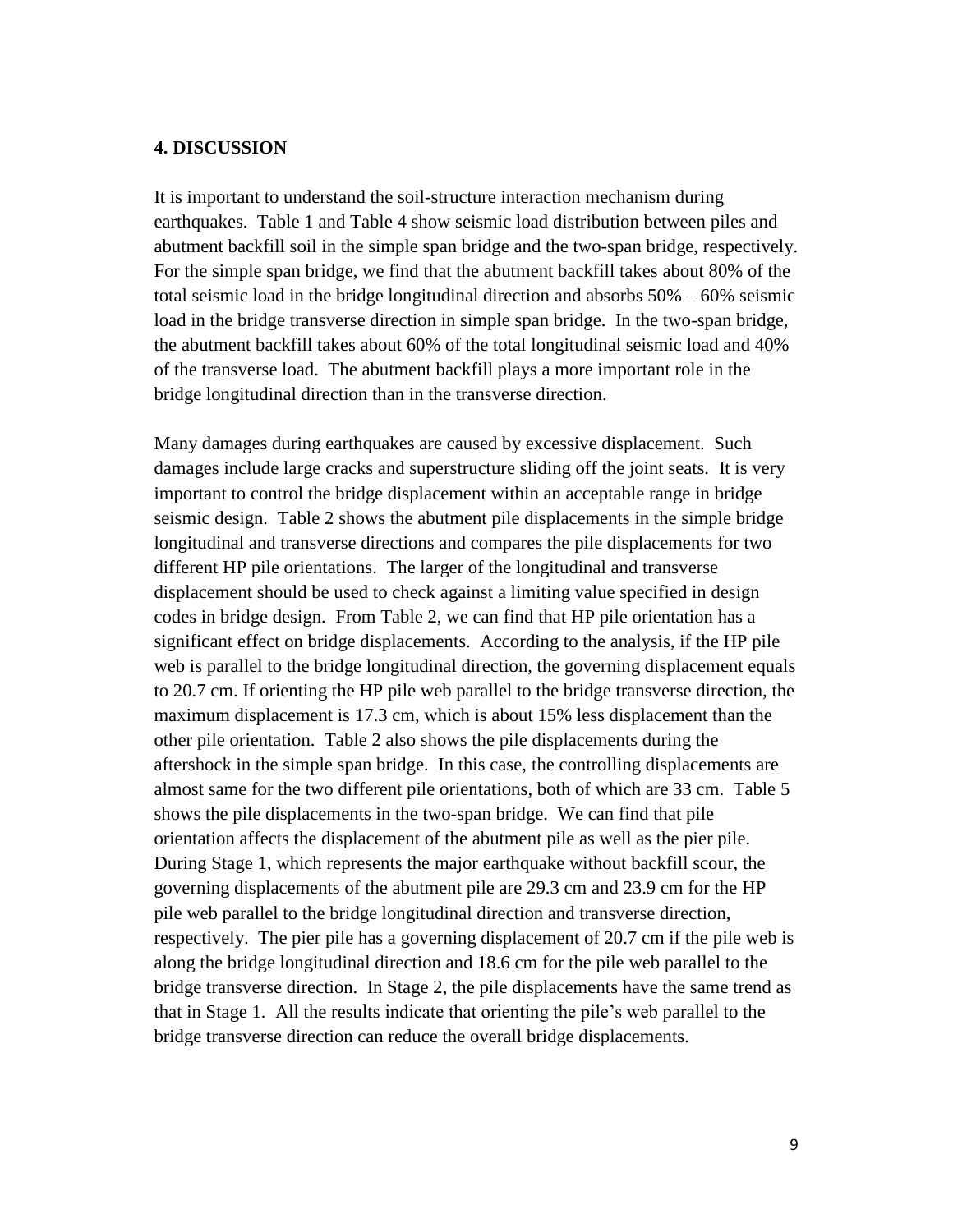Bridge piles are subject to significant lateral loads during earthquakes. The lateral loads develop moments in the piles. Under the combined axial loads and bending moments, the piles are more susceptible to structural failure than the piles subjected to mainly axial loads. Interaction equations for combined axial force and flexure are used to check the structural capacity of piles. An interaction number that is greater than one indicates structural failure of the pile. The lower value of the interaction number, the higher the structural capacity of the pile. The larger interaction number from the two seismic load cases governs the design. Table 3 checks the interaction number of the abutment pile in the simple span bridge. In Stage 1, the pile has a lower interaction number if the HP pile web is parallel to the bridge transverse direction (0.74 vs. 0.85). In Stage 2, the governing interaction numbers for the two pile orientations are both 0.89. Table 6 listed the interaction numbers for the abutment pile in the two-span bridge and Table 7 shows the interaction numbers of the pier pile. During Stage 1, the results clearly show that orienting the pile web parallel to the bridge transverse direction can significantly reduce the interaction number of the pile and thus increase its structural capacity. The abutment pile has the interaction number of 1.06 (indicating failure) vs. 0.87 for the HP pile's web parallel to the bridge longitudinal orientation and transverse orientation, respectively, and the pier pile has the interaction number of 0.96 vs. 0.78. In Stage 2, both the abutment pile and the pier pile pass the structural capacity check, and pile orientation slightly affects the pile's interaction number (0.91 vs. 0.93 for the abutment pile and 0.86 vs. 0.82 for the pier pile).

#### **5. CONCLUSION**

In this paper, dynamic responses and soil-foundation-structure interaction mechanism in fully integral abutment bridges during earthquakes and tsunamis are investigated by 3D nonlinear finite element modeling. The research findings can provide theoretical support to sustainable design of bridges to survive a disaster by lowering energy input and increasing their service life. The following conclusions can be drawn from the analyses:

- 1) Abutment backfill soil plays an important role to absorb earthquake load in both longitudinal and transverse directions if no tsunami scour occurs.
- 2) Considering abutment backfill soil resistance in the regions with few tsunami hazards will significantly reduce the seismic loads on pile foundation, therefore, it benefits bridge pile design by reducing the sizes of piles.
- 3) Bridge piles can survive during an aftershock of significant magnitude without the assistance of abutment backfill if the piles are designed properly. Such designs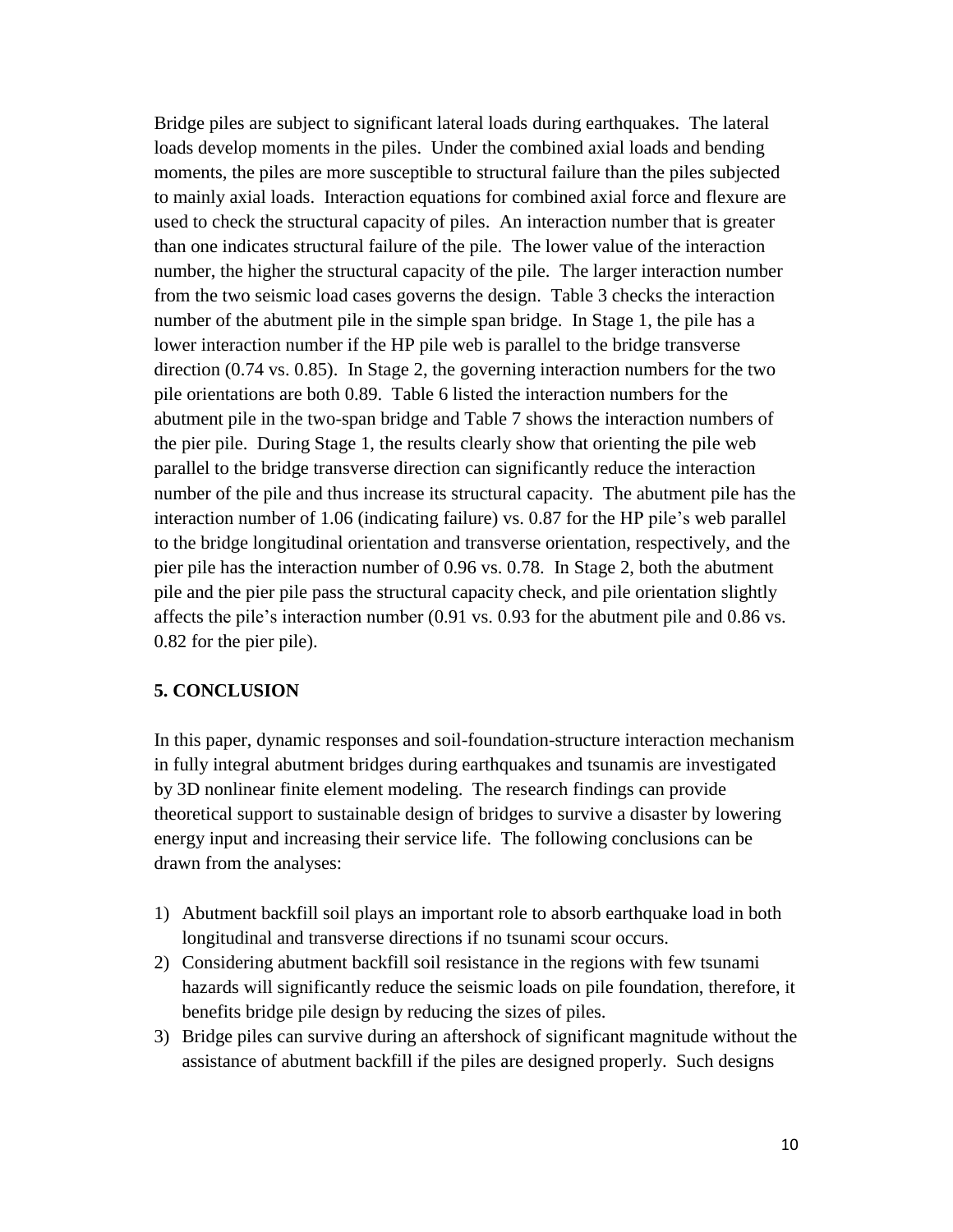include adequate embedment into the bedrock and secure connections between the pile and the pile cap.

4) It is more economical to orient the HP pile web parallel to the bridge transverse direction, because such orientation can reduce the overall pile displacements as well as increase the structural capacity of the piles.

### **REFERENCES**

[1] American Association of State Highway and Transportation Officials (2010), "AASHTO LRFD Bridge Design Specifications", 5<sup>th</sup> Edition.

[2] American Association of State Highway and Transportation Officials (2009),

"AASHTO Guide Specifications for LRFD Seismic Bridge Design", 1<sup>st</sup> Edition.

[3] American Institute of Steel Construction, Steel Construction Manual (2011), 14<sup>th</sup> Edition.

[4] Bao, Y. and Rietz, A. (2013), "Seismic Soil-Structure Interaction in Fully Integral Abutment Bridges with HP Driven Piles", Proceedings of 7<sup>th</sup> International Structural Engineering and Construction Conference.

[5] Bao, Y. and Rietz, A. (2012), "Numerical Modeling of Dynamic Soil-Structure Interaction in Bridges with HP Driven Piles", Proceedings of DFI  $37<sup>th</sup>$  Annual Conference on Deep Foundations.

[6] Bao, Y. and Sture, S. (2011), "Numerical Modeling of Cyclic Mobility Based on Fuzzy-Set Concepts in Plasticity Theory", Computers and Geotechnics, Vol. 38, Issue 3, p.p. 375-382.

[7] Buckle, I. and Kawashima, K. (2012), "Bridge Performance in the 2011 Great East Japan Earthquake", Proceedings of EERI 2012 Annual Meeting/National Earthquake Conference.

[8] David, T. K. and Forth, J. P. (2011), "Modelling of Soil Structure Interaction of Integral Abutment Bridges", World Academy of Science, Engineering and Technology 78, p.p. 769-774.

[9] Francis, M. (2006), "Tsunami Inundation Scour of Roadways, Bridges and Foundations: Observations and Technical Guidance from the Great Sumatra Andaman Tsunami". EERI / FEMA 2006 Professional Fellowship Report, 2006

[10] Iemura, H., Pradono, M. H. and Takahashi, Y. (2005), "Report on the Tsunami Damage of Bridges in Banda Aceh and Some Countermeasures", Proceedings of the  $28<sup>th</sup>$  JSCE Earthquake Engineering Symposium, Tokyo.

[11] Iemura, H., Pradono, M. H., Yasuda, T. and Tada, T. (2007), "Experiments of Tsunami Force Acting on Bridge Models", Journal of Earthquake Engineering, JSCE, Vol. 29, p.p. 531-536.